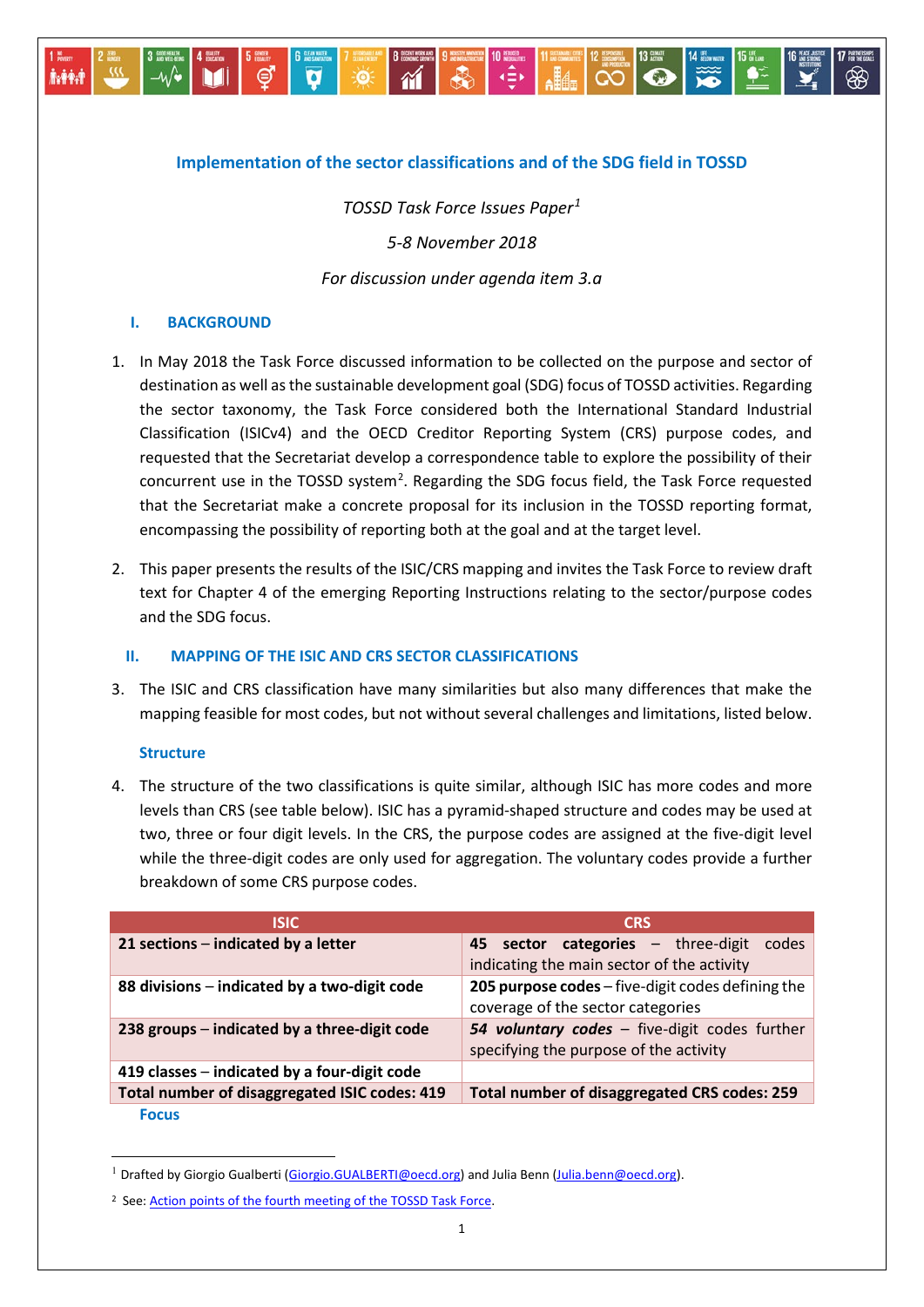- 5. The CRS classification was originally derived from ISIC, so in several parts the wordings can be quite similar. Over the years, the CRS classification morphed into a specialised classification for development co-operation and as such no longer identifies the *"sector of economic activity"* as the ISIC does, but rather the *"sector which the transfer is intended to foster"*. The CRS also includes specific international development activities that do not have strong linkages with economic sectors, such as humanitarian aid.
- 6. In general, ISIC classification offers more detail to classify activities in the field of manufacturing and services, while the CRS classification has more disaggregated codes for public administration. For example, ISIC has 14 different 4-digit codes to identify various kinds of textiles (plus another 10 related codes at three, two and one digit levels) while CRS has only one five-digit code for *Textiles, leather and substitutes* (CRS 32163). At the same time, ISIC has only seven 4-digit codes for the whole sector of *Public administration and defence; compulsory social security*, while CRS has 63 five-digit codes for the roughly equivalent sector of *Government & Civil Society.* This trend has however some exceptions, for example in the case of *Energy* for which the CRS classification is more detailed than in ISIC.
- 7. The above differences mean that, when establishing a correspondence between the two classifications, the direction of the translation (from ISIC to CRS or vice versa) has a strong impact on the level of precision that it retains.

# **Asymmetries**

8. Many asymmetries exist between the two classifications. As a general rule, given the different focus and level of detail of the two classifications we cannot assume that if A=B then B=A. Quite often one code can map to several codes, and/or to one or more codes at a higher aggregation level. For example, the CRS code for *Wind energy* (CRS 23240) maps to the ISIC code for *Electric power generation, transmission and distribution* (ISIC 3510). Mapping the codes the other way round, this ISIC code corresponds to sixteen different five-digit CRS codes (plus five three-digit sector categories).

## **Hierarchic inconsistencies**

9. As regards the correspondence between the higher-level codes (three digits for CRS and one and two digits for ISIC), we note that, even when a good correspondence exists, at the levels beneath there might be codes that belong to other sections of the classification. For example, the one-digit ISIC code *Transport and Storage* (ISIC-H) fits quite well with the three-digit CRS code *Transport & Storage* (CRS -210). The ISIC code, however, has a sub-code for *Transport of oil and gas via pipelines* (ISIC 4930), that in the CRS classification belongs to a different sector, i.e. *Extractive industries* (CRS 322, more specifically code CRS 32262 *Oil and Gas* which includes also pipelines). To add a further complexity, translating CRS 32262 back to ISIC will not revert to the very specific pipeline code ISIC 4930, but rather to a more generic two-digit code *Extraction of crude petroleum and natural gas* (ISIC 06) that is a better fit for the ensemble of the oil and gas activities.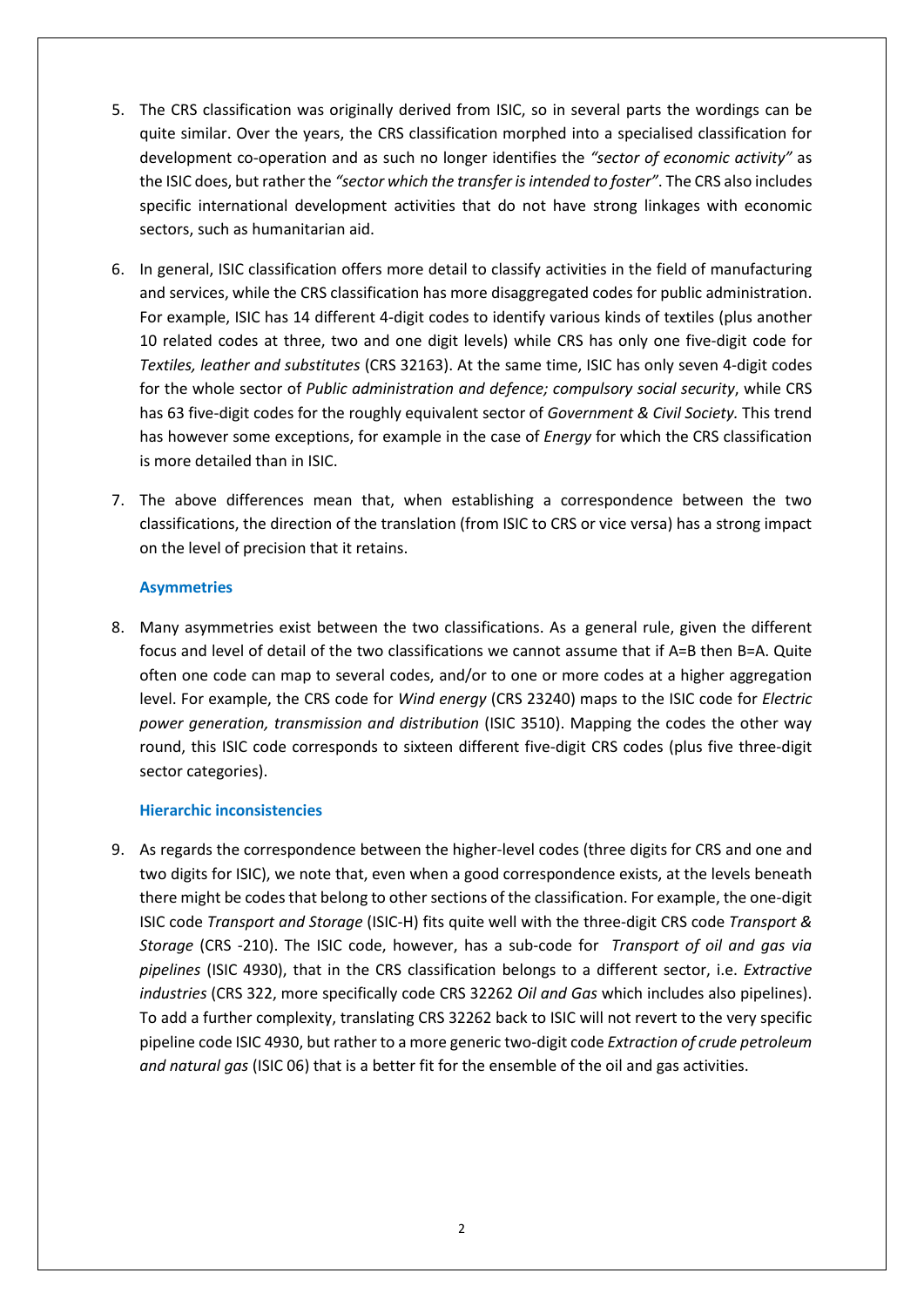#### **Sector-specific education and research activities**

10. Another difference is how sector-specific education and research activities are treated. In the CRS classification they are part of the respective sector codes, while in ISIC they belong to separate sections or divisions that regroup all education or all research activities for all sectors. For example, *Agricultural Research* (CRS 31182) is included in the Agricultural sector in the CRS (code 311), but part of the *Scientific Research and Development* sector in ISIC (72). A mapping of codes from CRS to ISIC would translate the CRS code 31182 to ISIC 7210 *Research and experimental development on natural sciences and engineering.* The same is true for some sector-specific education codes in CRS that would be translated in education sector codes in ISIC (under the onedigit code P).

# **Sector-specific policy and administrative management codes and projects not elsewhere specified**

- 11. All CRS sector categories include a code referring to "sector policy and administrative management" but, similarly to the cases of research and education exposed above, in ISIC these policy and administrative activities are regrouped under one section (ISIC 84) . So for example, *Energy policy and administrative management* (CRS 23110) would map to *Regulation of and contribution to more efficient operation of businesses* (ISIC 8413) that includes the regulation of the energy sector.
- 12. However, the CRS sector policy and administrative management codes are also used to categorise any other unspecified sector activity. This implies that the CRS classification does not allow for an easy extraction of data on policy projects, which requires a manual screening on the basis of titles and descriptions.

## **Conclusions**

- 13. Two draft correspondence tables from ISIC to CRS and from CRS to ISIC are provided in [spreadsheet](http://www.oecd.org/development/financing-sustainable-development/development-finance-standards/TOSSD-correspondence-CRS-ISIC-sector-classifications.xlsx) form alongside this document. The tables are colour-coded to indicate a "decent to good fit" (green), a "limited fit" (yellow) and "no clear fit" (red). While testing with real-case scenarios will be necessary to further refine these tables, the ISIC to CRS conversion has the potential to work reasonably well, in the majority of the cases through a process that requires minimal human intervention. The CRS to ISIC conversion seems less satisfactory, and would likely require a case-by-case screening and higher levels of human intervention.
- 14. For practical reasons, only one of the two classifications can be used as the backbone of the TOSSD database, and the data submitted with the alternate option would need to be converted to the main classification. With this in mind, the CRS classification would appear to be the best choice as the backbone of the system. It is a more precise tool for classifying the support to various sectors and the conversion process of data eventually submitted in the alternate format is much easier from ISIC to CRS than vice versa. However, given that the CRS coding at 5-digit level can be complex, the possibility of reporting at the three-digit level could also be explored to provide an easier entry point for new reporters.
- 15. Given the issues signalled in the CRS to ISIC conversion process, it is unlikely that data could be automatically converted for analysis and publications in ISIC form. Manual conversion of subsets of the data for specific countries or sectors could be possible if the need arises.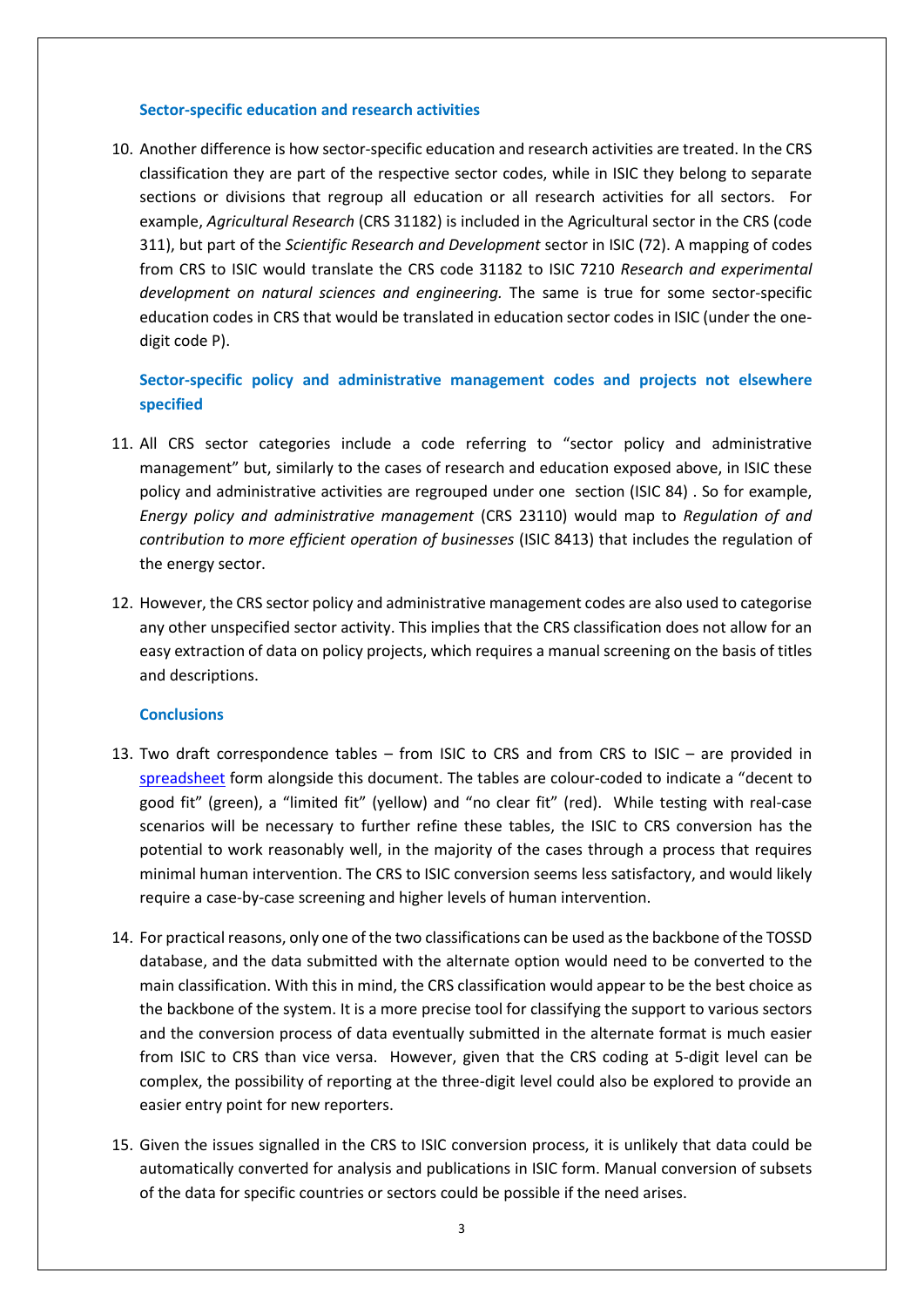#### **Issues for discussion**

- **Does the Task Force agree to use the CRS purpose codes as the backbone of TOSSD sector taxonomy?**
- **Does the Task Force agree that any data reported using ISIC codes be converted into CRS codes?**
- **Does the Task Force agree that only subsets of data reported using CRS codes could be pertinently converted to ISIC? Does this have an impact on the usefulness of the data for national statistical offices?**

## **III. SDG Field information**

- 16. The SDGs are part of a global agenda and they are all inter-related. TOSSD activities will focus on specific SDGs, but might have longer-term impact on a broader set of goals and on the achievement of the whole 2030 Agenda. For example, a clean cooking project in a rural area could directly contribute to SDG 3 (health), SDG 5 (gender equality) and SDG 7 (energy); it could also have longer-term impacts on SDG 15 (life on land) due to reduced pressure on the surrounding environment for the collection of fuelwood, and on SDG 4 (quality education), thanks to more time that children, and particularly girls, could allocate to school once freed from fuelwood collection tasks. There might also be an impact on SDG 1, poverty reduction, or other specific goals or targets.
- 17. Given the strong interlinkages between the goals, it is important to distinguish between the SDGs the activity intends (and is capable) of directly contributing to, and the ones that the project might only influence indirectly, often in a longer timeframe. Drawing a line between direct and indirect contribution is not straightforward, but it is necessary to keep the information in the SDG field relevant<sup>[3](#page-3-0)</sup>. In concrete terms, it should respond to the question "which *sustainable development goal or target does the activity aim to contribute directly to?".* The word *directly* here implies that it would be possible to identify a direct link between the outcomes of the activity and the SDGs indicated in the field, leaving outside the indirect impacts that the project might have in a longer timeframe<sup>[4](#page-3-1)</sup>.
- 18. On the basis of the discussion held at the TOSSD Task Force meeting in May 2018, the field would need to be able to accommodate both targets and goals. In June 2018, a similar SDG field has been approved for inclusion in the CRS database with the following characteristics:
	- Allow up to ten values, separated by a semicolon ";".
	- Allow recording at the same time goals and targets, identifying goals by ".0" (For example, "4.0; 5.1" indicates SDG 4 and SDG target 5.1.)

<span id="page-3-0"></span><sup>&</sup>lt;sup>3</sup> The distinction between direct and indirect contributions to SDGs is discussed in several papers from the UN, donors and NGOs. See for example 1) UNESCAP - [https://www.unescap.org/sites/default/files/pre-ods/MCT3\\_2E.pdf](https://www.unescap.org/sites/default/files/pre-ods/MCT3_2E.pdf) , or 2) the Commonwealth Secretariat - <https://www.un.org/development/desa/dspd/wp-content/uploads/sites/22/2018/06/8.pdf> or 3) International centre for Trade and Sustainable Development [https://www.ictsd.org/sites/default/files/event/services\\_and\\_sustainable\\_development\\_-\\_a\\_conceptual\\_approach.pdf](https://www.ictsd.org/sites/default/files/event/services_and_sustainable_development_-_a_conceptual_approach.pdf)

<span id="page-3-1"></span><sup>4</sup> Results frameworks often, but not always, make the distinctions between the outputs of the project activities, their outcomes and their impacts. See for example Stanford Social Innovation Review: [https://ssir.org/articles/entry/getting\\_results\\_outputs\\_outcomes\\_impact](https://ssir.org/articles/entry/getting_results_outputs_outcomes_impact)